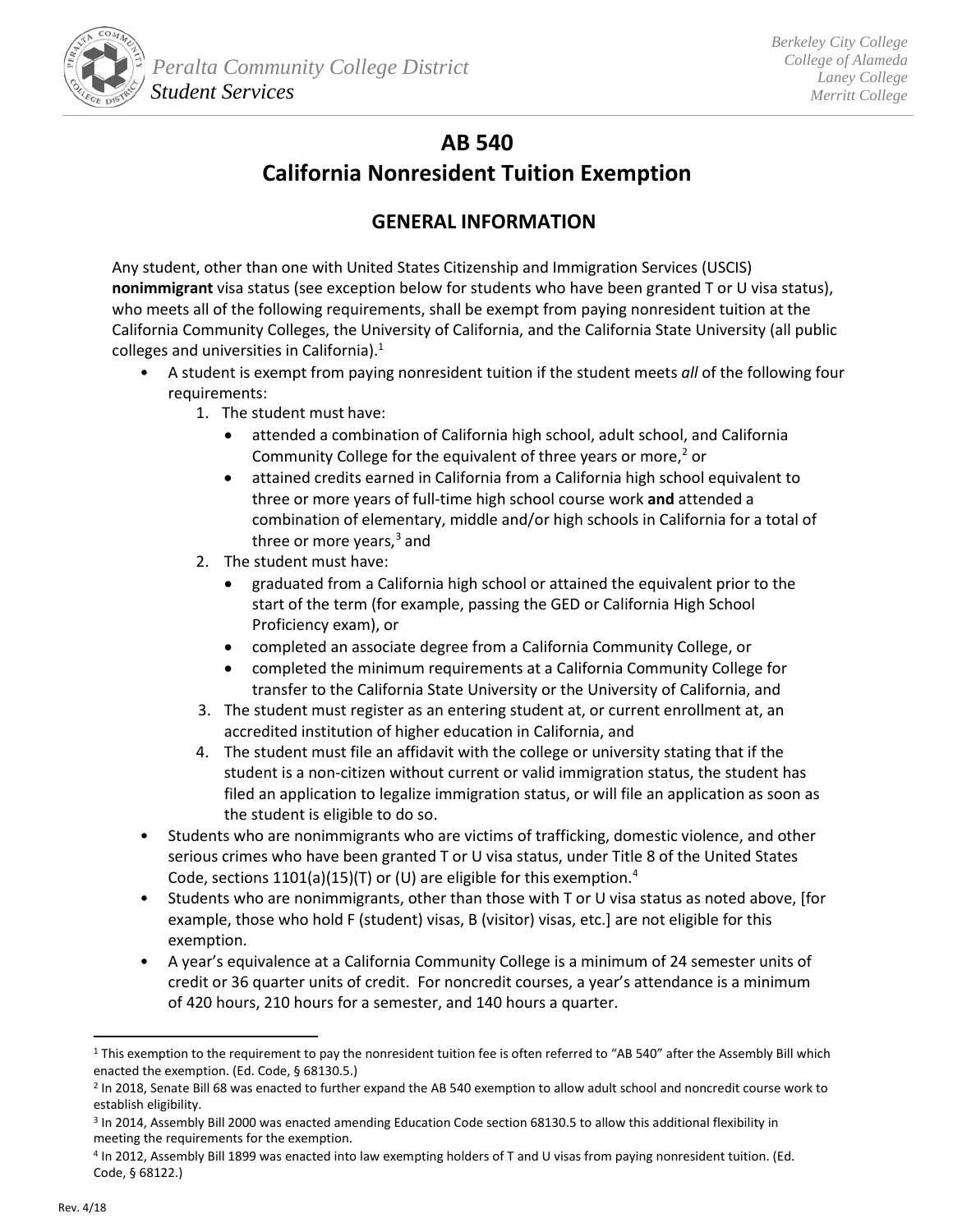

- The accumulation of credit and/or non-credit in any academic year shall be calculated in reference to a year's equivalence. Partial completion in an academic year is allowed. (Example: 12 units of credit courses in an academic year is equal to a semester for purposes of determining eligibility.)
- Attendance in credit courses at a California Community College towards the attendance requirements shall not exceed two years of full-time attendance.
- The student must file an exemption request including a signed affidavit with the college that indicates the student has met all applicable conditions described above. Student information obtained in this process is strictly confidential unless disclosure is required underlaw.
- Students eligible for this exemption who are transferring to another California public college or university must submit a new request (and documentation if required) to each college under consideration.
- Nonresident students meeting the criteria will be exempted from the payment of nonresident tuition, but they will *not* be classified as California residents. They continue to be "nonresidents".
- The California Dream Act extends Cal Grant A and B Entitlement awards, Cal Grant C awards, the California Promise Grant (formerly known as the BOG fee waiver), Chaffee grants, and institutional financial aid to students that meet these criteria as well as the applicable criteria for eligibility for specific types of financial aid.
- AB540 does not provide federal student financial aid eligibility for undocumented students. These students remain ineligible for federal financial aid.

Rev. 4/18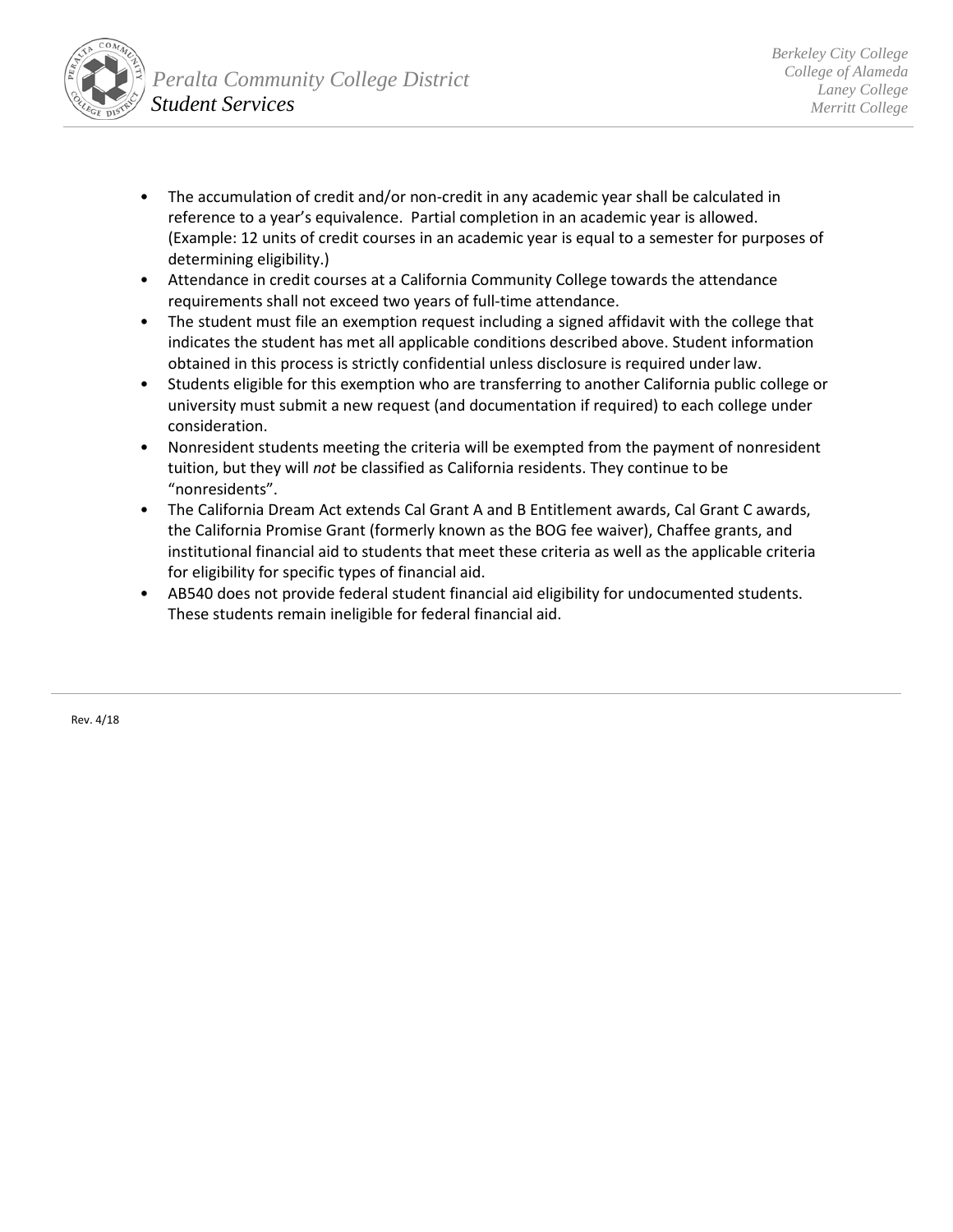

# **PROCEDURES FOR REQUESTING THIS EXEMPTION FROM NONRESIDENT TUITION**

**California Community Colleges:** Complete the form entitled California Nonresident Tuition Exemption Request. Submit it to the Admissions Office at the community college where you are enrolled or intend to enroll. You may be required to submit additional documentation. Call the college Admissions Office if you have questions.

**University of California**: The University of California (UC) campuses each have their own nonresident tuition exemption application and affi[d](#page-2-0)avit forms. Requests are not to be submitted until you have been admitted to a UC campus and have filed both a Statement of Intent to Register and also a Statement of Legal Residence. For campus-specific instructions regarding documentation and deadline dates, contact the campus personnel knowledgeable about AB 540 classifications: http://undoc.universityofcalifornia.edu/campus-support.html

**California State University:** Complete the form on California Nonresident Tuition Exemption Request. Contact the Office of Admission and Records at the CSU campus where you are enrolled or intend to enroll for instructions on submission, deadline information, and additional requirements. You will be required to submit final high school tran[sc](#page-2-1)ripts and appropriate records of high school graduation or the equivalent, if you have not done so already. Call the Office of Admissions and Records at the campus if you have questions.

<span id="page-2-1"></span><span id="page-2-0"></span>Rev. 4/18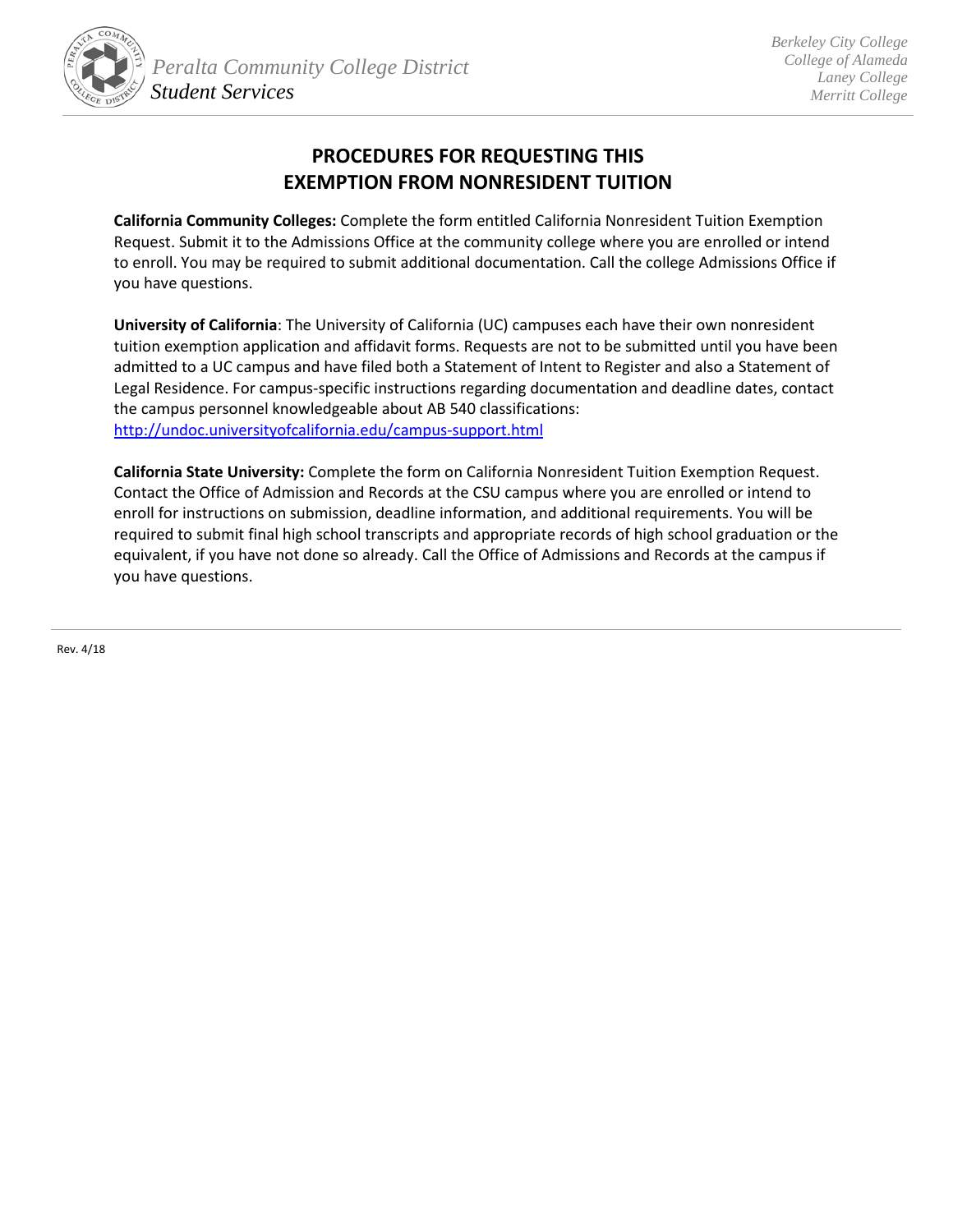

# **CALIFORNIA NONRESIDENT TUITION EXEMPTION REQUEST (AB 540 as amended by Education Code section 68130.5, Effective Jan. 1, 2018)**

## **INSTRUCTIONS**

Complete and sign this form to request exemption from nonresident tuition charged to nonresident students. Once determined to be eligible, you will continue to receive the exemption as long as you fulfill eligibility requirements or until the College or University no longer offers this exemption. Applying for this exemption does not alter your responsibility to pay, by the campus deadline, any nonresident tuition and associated fees that may be due before your eligibility is determined.

## **APPLICATION**

I, the undersigned, am applying for the California Nonresident Tuition Exemption at

(College or University) and declare that the following apply to me.

### **1.) Check one box only:**

 $\Box$  I have a current nonimmigrant visa (not including a T and U visa) as defined by federal law. *Nonimmigrants have been admitted to the U.S. on a temporary visa and include, but are not limited to, foreign students (holding F visas) and exchange visitors (holding J visas).*

 $\Box$  I have a current nonimmigrant visa and have been granted T or U visa status as defined by federal law.

 $\Box$  I do NOT have a current, nonimmigrant visa as defined by federal law.

*This includes, among others, U.S. citizens, permanent residents, DACA recipients, and individuals without current or valid immigration status.*

### **2.) Select all items that apply to you from each column:**

| <b>Column A</b>                                                                                                                                                                                       | <b>Column B</b>                                                                                                                                                                                                                                         |
|-------------------------------------------------------------------------------------------------------------------------------------------------------------------------------------------------------|---------------------------------------------------------------------------------------------------------------------------------------------------------------------------------------------------------------------------------------------------------|
| attended a combination of California high<br>school, adult school, and community college for<br>the equivalent of three (3) years or more. <sup>*</sup>                                               | I have graduated or will graduate with a<br>California high school diploma or have the<br>equivalent (i.e. California-issued GED, CHSPE).<br>I have completed or will complete an                                                                       |
| I have three (3) or more years of California high<br>school coursework and attended a combination<br>of California elementary, secondary, and high<br>school of three (3) years or more. <sup>†</sup> | associate's degree from a California Community<br>College.<br>I have completed or will complete the<br>minimum requirements at a California<br>Community College for transfer to the<br>California State University or the University of<br>California. |

<sup>\*</sup> A year's equivalence at a California community college is either a minimum of 24 semester units of credit or 36 quarter units of credit. For noncredit courses, a year's attendance is a minimum of 420 class hours per year (a semester is equivalent to a minimum of 210 hours and a quarter is equivalent to a minimum of 140 hours). Full-time attendance at a California adult school is a minimum of 420 hours of attendance for each school year.

<sup>&</sup>lt;sup>†</sup> This provision addresses both a coursework and an attendance requirement, which can both be satisfied in three or more years.